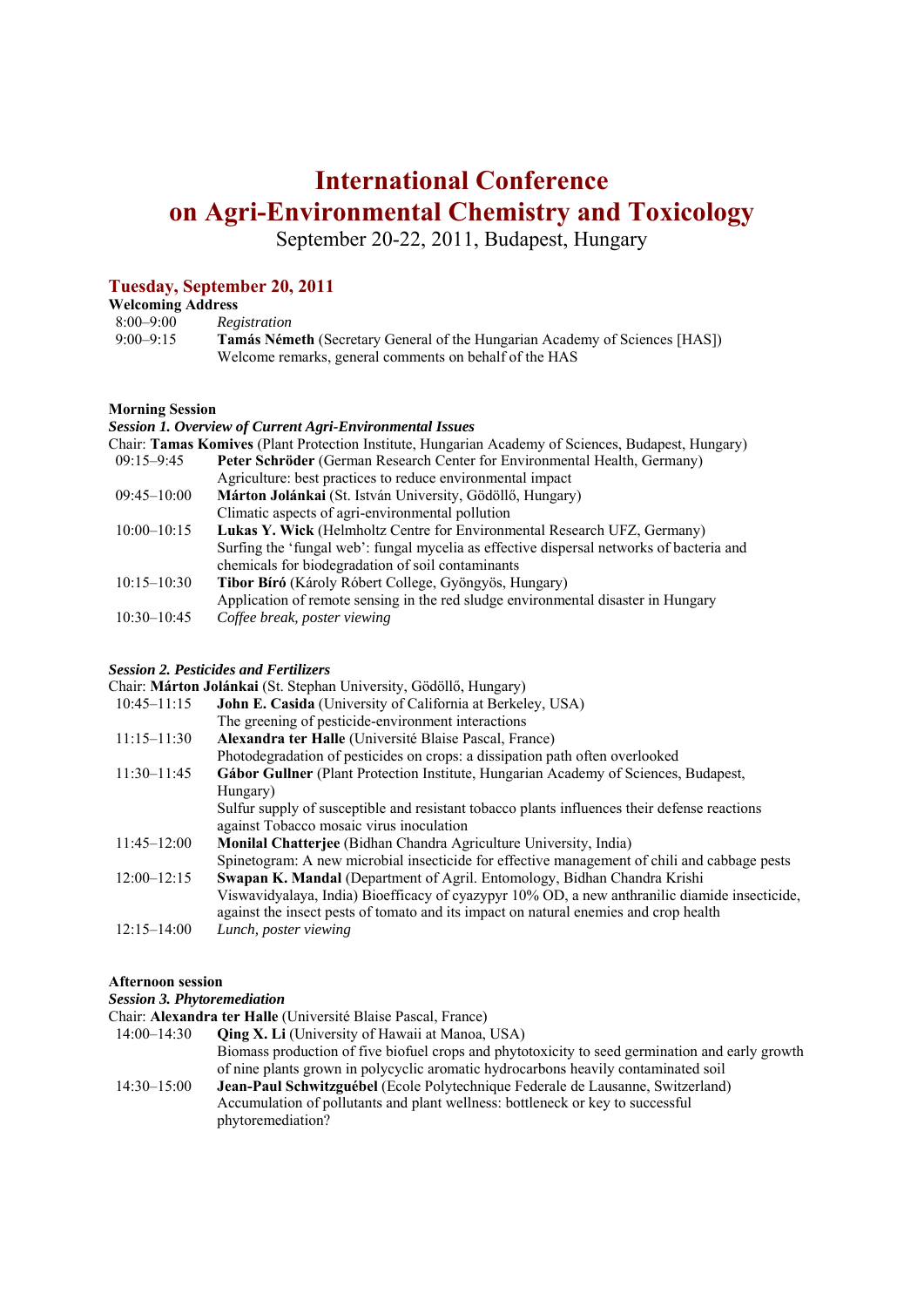| $15:00 - 15:15$ | <b>Naser A. Anjum</b> (University of Aveiro, Portugal)                                         |
|-----------------|------------------------------------------------------------------------------------------------|
|                 | Assessment of strategies adopted by <i>Phragmites australis</i> for its dominance in mercury-  |
|                 | contaminated Ria de Aveiro coastal lagoon, Portugal                                            |
| $15:15 - 15:30$ | László Simon (College of Nyíregyháza, Hungary)                                                 |
|                 | Passive phytoextraction of toxic elements form sewage sludge compost by Salix viminalis energy |
|                 | plants                                                                                         |
| $15:30 - 16:30$ | Poster viewing                                                                                 |

### **Wednesday, September 21, 2011**

#### **Morning session**

*Session 4. Genetically Modified Crops* 

|                 | Chair: <b>Zoltán Király</b> (Plant Protection Institute, Hungarian Academy of Sciences, Budapest, Hungary)     |
|-----------------|----------------------------------------------------------------------------------------------------------------|
| $09:00 - 09:30$ | <b>John Huppatz</b> (Commonwealth Scientific and Industrial Research Organization, Canberra,                   |
|                 | Australia)                                                                                                     |
|                 | Genetically modified crops - science, politics and perception                                                  |
| $09:30 - 10:00$ | <b>Balázs Barna</b> (Plant Protection Institute, Hungarian Academy of Sciences, Budapest, Hungary)             |
|                 | Abiotic and biotic stress tolerant plants with elevated antioxidant capacity                                   |
| $10:00 - 10:15$ | Gábor Bakonyi (St. István University, Gödöllő, Hungary)                                                        |
|                 | Preference of <i>Folsomia candida</i> (Collembola) fed on <i>Bt</i> and non- <i>Bt</i> food sources of various |
|                 | genetical events                                                                                               |
| $10:15 - 10:30$ | <b>András Takács-Sánta</b> (Eötvös Loránd University of Sciences, Budapest, Hungary)                           |
|                 | Does the world need genetically modified plants?                                                               |
| $10:30 - 10:45$ | András Székács (Plant Protection Institute, Hungarian Academy of Sciences, Budapest,                           |
|                 | Hungary)                                                                                                       |
|                 | Reception of genetically modified plants in the European Union – the scientific background of                  |
|                 | the Hungarian moratorium on <i>MON 810</i>                                                                     |
| $10:45 - 11:00$ | Coffee break, poster viewing                                                                                   |

#### *Session 5. Ragweed Pollen Allergy*

Chair: **Zsuzsa Basky** (PPI, Hungary)<br>11:00-11:30 **Michel Thibaudon** 

- **Michel Thibaudon** (RNSA, France)
	- Different ways to measure health impact due to exposure to ragweed pollens
- 11:30–12:00 **Kristóf Nékám** (National Institute of Rheumatology and Physiotherapy, Hungary)
	- Allergenic response to airborne ragweed pollens
- 12:00–12:15 **Tamas Komives** (Plant Protection Institute, Hungarian Academy of Sciences, Budapest, Hungary)
	- Precision management of ragweed
- 12:15–12:30 **Zsuzsa Basky** (PPI, Hungary)
- Non-herbicidal control of ragweed
- 12:30–14:00 *Lunch, poster viewing*

#### **Afternoon session**

#### *Session 6. Industrial chemicals, persistent organic pollutants*

Chair: **Qing X. Li** (University of Hawaii at Manoa, USA)

- 14:00–14:30 **More Nandkishor** (B B A Central University, Lucknow, India) Determination of heavy metals in a stretch of river Gomati (UP, INDIA) using aquatic plants as a model system
- 14:30–15:00 **Rahmiana Zein** (Andalas University , Indonesia) The use of snake fruit (*Salacca edulis*) shell as sorption material of cadmium, chromium, zinc and copper ions present in wastewater
- 15:00–15:30 **Emese Bertáné Szabó** (Institute of Food Processing, Quality Assurance and Microbiology, Debrecen, Hungary) Recent results to the evaluation of the long term effects of metal pollution in Tisza river
- 15:30–15:45 **Sándor Némethy** (Károly Róbert College, Gyöngyös, Hungary) Sources, assessment, remediation and prevention of persistent organic pollutants. The Ecocyclemodel as a solution. Swedish case studies, environmental monitoring and legislation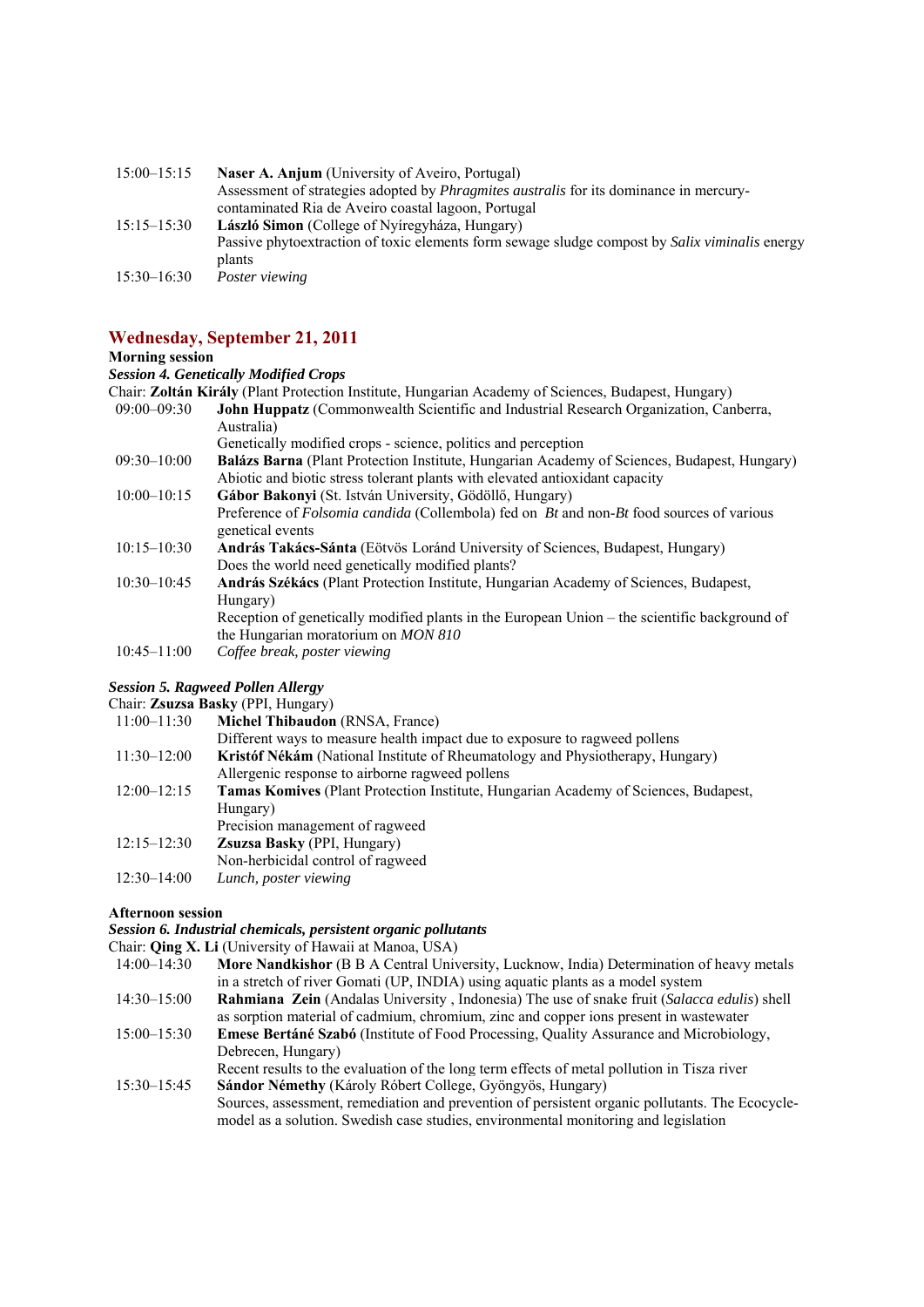*Session 7. Summary session*  Chair: **John E. Casida** (University of California at Berkeley, USA) 15:45–16:30 Summary discussions on current agri-environmental issues

#### **Thursday, September 22, 2011**

**Visiting a Polluted Site under Remediation Andras Bittsanszky** (Plant Protection Institute, Hungarian Academy of Sciences, Budapest, Hungary) 08:30 Departure by bus 12:00–14:00 *Lunch* 20:00 (approx.) Return to Budapest

# **Poster Sessions**

#### **Session 1. Overview of Current Agri-Environmental Issues**

- **1. Response of glutathione conjugation system to soil borne** *Rhizoctonia* **infection of okra A. Bittsanszky, G. Oros** (Plant Protection Institute, Hung. Academy of Sciences, Budapest, Hungary) **V. Ravishankar Rai** (Department of Studies in Microbiology, University of Mysore, India)
- **2. Diversity of arbuscular mycorrhizal fungi (AMF) in a Hungarian vineyard (Vitis vinifera L.) G. Csima, K. Posta** (Szent István University, Plant Protection Institute, Gödöllő, Hungary)
- **3. Use of natural zeolite as support of pendimethalin-degrading bacteria in bioremediation assay P. Pinilla, M.J Martínez-Íñigo, M.C. Lobo** (IMIDRA, Alcalá de Henares (Madrid), Spain)
- **4. Some effects of etofenprox and lead on the chicken embryo O. Pálfi, L. Várnagy, K. Balogh, M. Erdélyi, M. Mézes** (Szent István University, Gödöllő, Hungary)
- **5. Reducing environmental risk by breeding mlo resistant spring barley (Hordeum vulgare L.) lines A. Bakó (**Fleischmann Rudolf Research Institute, Kompolt, Hungary) **M. Hajós-Novák (**Szent István University, Gödöllő, Hungary) **K. Manninger (**Institute for Plant Protection, Budapest, Hungary)
- **6. Comparison of the legal regulations of chemicals and pesticides in the European Union Gy. Németh, A. Székács** (Plant Protection Institute, Hungary)
- **7. Screening kernels of maize (Zea mays L.) inbred lines and hybrids for mycotoxin content after natural and artificial infection**

**B. Nagypál** (Breeding Station of KWS)

#### **Session 2. Pesticides and Fertilizers**

- **8. Agricultural application of bio-ash toxicological aspects Á.D. Anton** (Budapest University of Technology and Economics, Hungary) **M. Rékási, N. Uzinger, A. Anton** (Research Institute for Soil Science and Agricultural Chemistry, Budapest, Hungary)
- **9. In silico design of pesticide molecules B. Bordás, I. Bélai, T. Kőmíves** (Plant Protection Institute, Hung. Academy of Sciences, Budapest,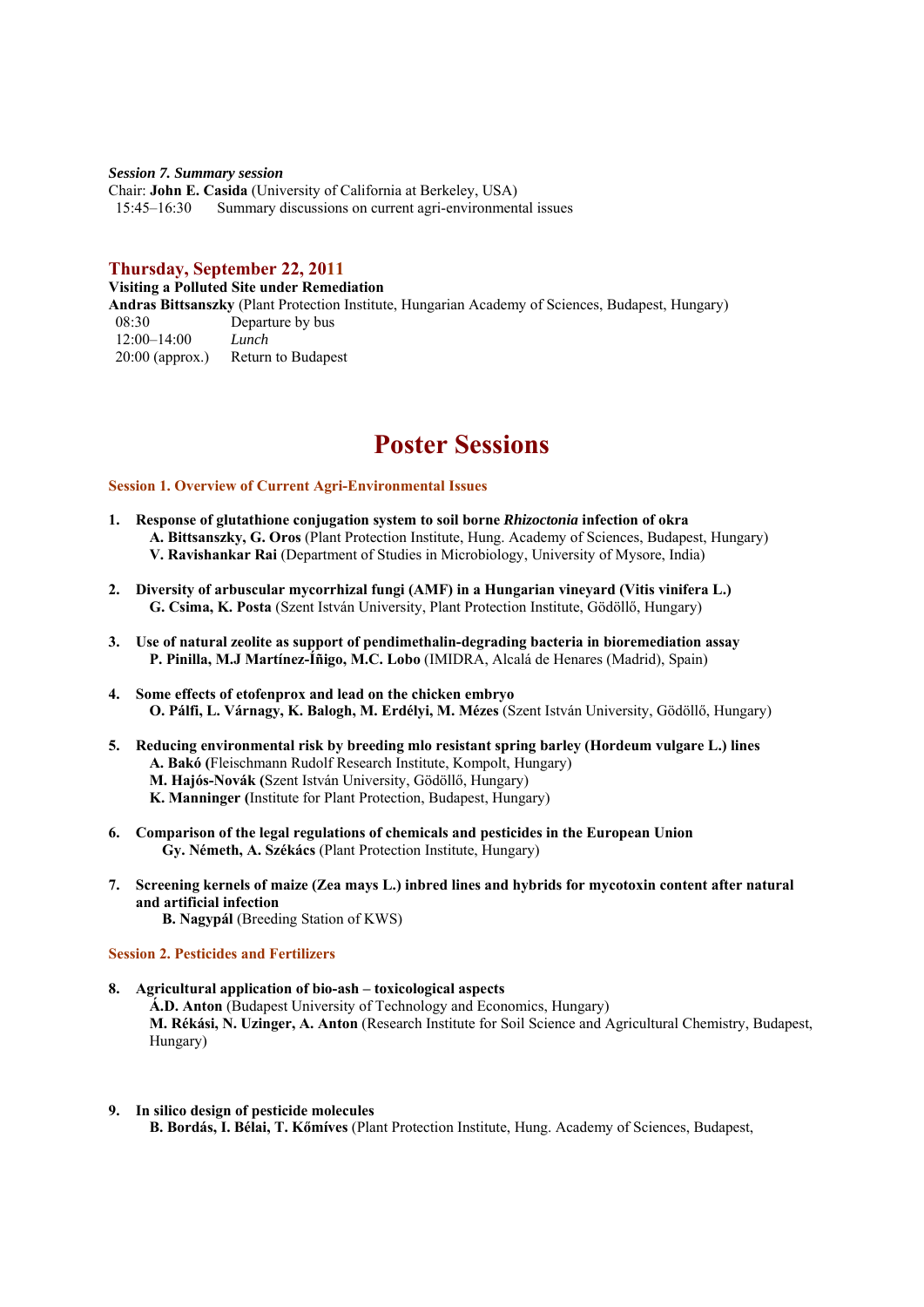Hungary)

#### **10. Risk of agricultural use of anaerobic digestate and compost materials**

**M. Gulyás, G. Füleky** (Szent István University, Department of Soil Science and Agricultural Chemistry, Gödöllő, Hungary)

**A. Tomocsik, V. Orosz, M. Makádi (**University of Debrecen Centre for Agricultural and Applied Economic Sciences Research Institutes and Study Farm Research Institute of Nyíregyháza, Hungary)

# **11. Effects of root exudates originated from mycorrhizal plants on pathogenic Fusarium sp**

- **I. Hernádi, K. Posta (**Plant Protection Institute, Szent István University, 2100, Gödöllő, Hungary)
- **12. Bio-insecticidal toxin crystals of Bacillus thuringiensis type strains: microscopic observations and protein patterns**

**J. Kutasi (**BioFil Ltd., Budapest, Hungary)

**I. Puspán, R. Kovács, É. Kárpáti (**Eötvös Loránd University of Sciences, Budapest, Hungary)

**J. Makk,** (Saniplant Ltd., Budapest, Hungary)

**13. Screening of pesticide residues in three potentially suitable amendments for agricultural soils R.A. Pérez, C. Sánchez-Brunete, B. Albero, E. Miguel, J.L.Tadeo, (**Departamento de Medio Ambiente, INIA, Madrid, Spain)

**J. Alonso, M.C. Lobo** (IMIDRA, Alcalá de Henares (Madrid), Spain)

**14. Assessment of the effects of herbicide application on target and non-target organisms J. Žaltauskaitė, V. Brazaitytė** (Vytautas Magnus University, Kaunas, Lithuania)

#### **Session 3. Phytoremediation**

**15. Chemical background of the amendment materials used in the remediation process of a heavy metal polluted area** 

**K. Antal, L. Blaskó, J. Budai** (University of Debrecen, Karcag Research Institute, Karcag, Hungary)

**16. Overproduction of GSH (glutathione) by 35S-gshI poplar (Populus x canescens) A. Bittsánszky, G. Gullner, T. Kőmíves** (Plant Protection Institute, Hung. Academy of Sciences, Budapest, Hungary)

**G. Gyulai, G. Heltai,** (Szent István University, Gödöllő, Hungary)

**17. Lead content of the vegetables and of agricultural soils located in the vicinity of tailing deposits from Baia Mare area** 

**G. Oprea, C. Mihali** (North University of Baia Mare, Baia Mare, Romania)

**A. Michnea** (Environmental Protection Agency Maramureş, Baia Mare, Romania)

**M. Şenilă, C. Roman** (INCDO-INOE 2000-Research Institute for Analytical Instrumentation, Cluj-Napoca, Romania)

**A. Pop** (University of Agricultural Sciences and Veterinary Medicine Cluj Napoca, Romania)

**I. Gogoaşă** (Banat University of Agricultural Sciences and Veterinary Medicine Timisoara, Romania)

#### **Session 4. Genetically Modified Crops**

## **18. Inter-laboratory comparison of Cry1Ab toxin quantification in** *MON 810* **maize by enzyme-immunoassay**

**E. Takács, A. Székács, B. Darvas** (Plant Protection Institute, Hungary)

- **G. Weiss** (Ecostrat GmbH, Germany)
- **D. Quist** (Genok Centre for Biosafety, Norway)

**A. Hilbeck** (Institute of Integrative, Switzerland)

**Session 5. Ragweed Pollen Allergy**